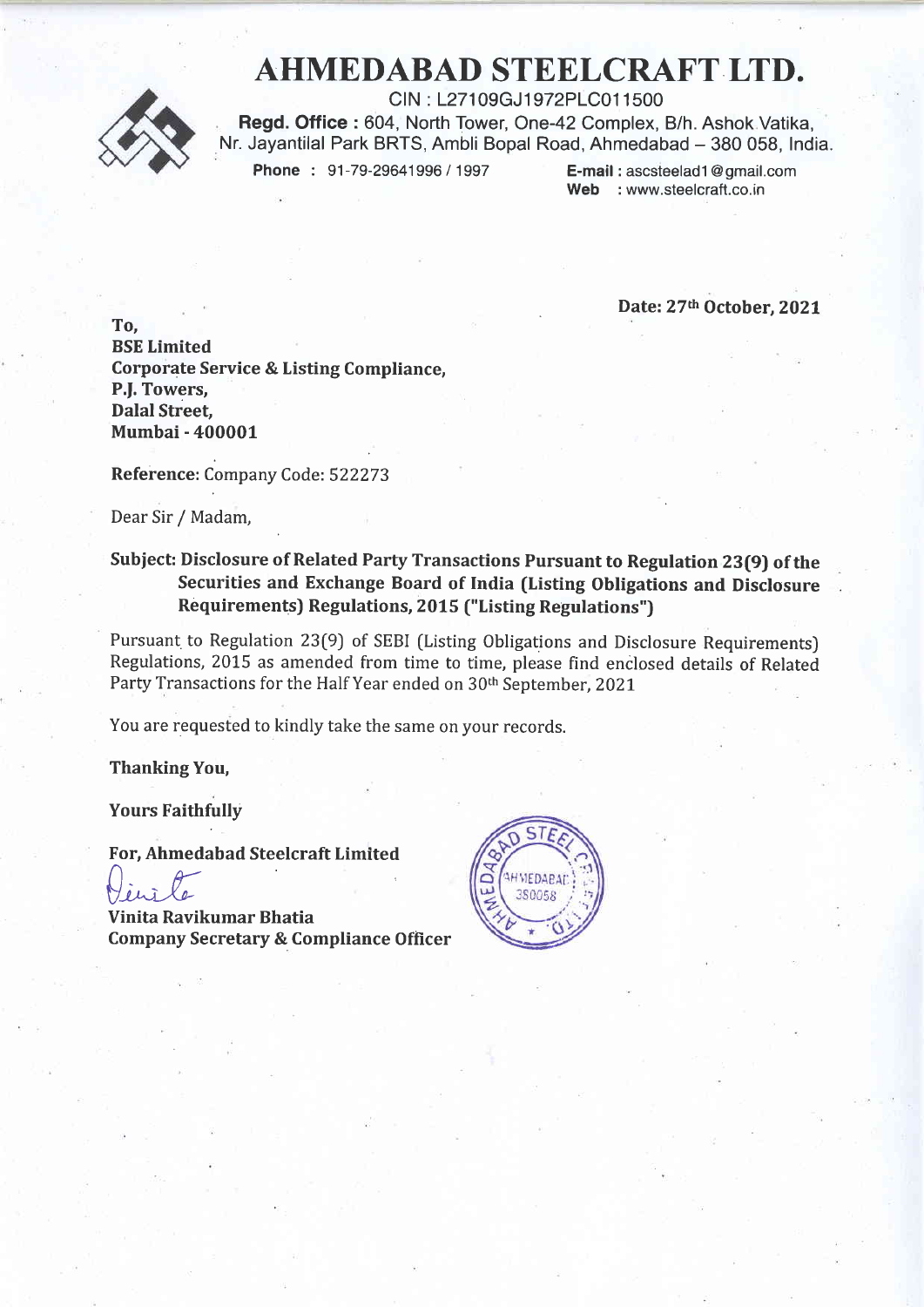# AHMEDABAD STEELCRAFT UfD.



CIN : l-27109GJ 1972PLC01 1500 Regd. Office : 604, North Tower, One-42 Complex, B/h. Ashok Vatika, Nr. Jayantilal Park BRTS, Ambli Bopal Road, Ahmedabad - 380 058, India.<br>Phone: 91-79-29641996 / 1997 E-mail : ascsteelad1@gmail.com

Phone : 91-79-29641996 / 1997

Web : www.steelcraft.co.in

## Disclosure of Related Party Transactions for half year ended September 30, 202t

### I. LIST OF RELATED PARTIES

| Sr. No.   | Relationship                | <b>Name of Related Party</b>                              |  |  |
|-----------|-----------------------------|-----------------------------------------------------------|--|--|
| А.        | Directors & Key             | Anand V. Shah - CEO                                       |  |  |
|           | Managerial Personnel        | Darshan A. Jhaveri - Managing Director                    |  |  |
|           | (KMP)                       | Anand N. Jhaveri - Whole Time Director                    |  |  |
|           |                             | Shashank I. Shah - Whole Time Director                    |  |  |
|           |                             | Viral A. Jhaveri - CFO                                    |  |  |
|           |                             | Nitaben G. Shah - Whole Time Director                     |  |  |
|           |                             | Kartikeya S. Shah - Non-Executive Director                |  |  |
|           |                             | Aniruddh D. Jhaveri - Non-Executive Director<br>$\bullet$ |  |  |
|           |                             | Vinita R. Bhatia(Maiden Name: Vinita B.                   |  |  |
|           |                             | Bhojwani) - Company Secretary                             |  |  |
| <b>B.</b> | <b>Associate Company</b>    | Lightworks LLC                                            |  |  |
|           |                             |                                                           |  |  |
| C.        | <b>Enterprise in which</b>  | $\ddot{\bullet}$<br>Aavkar Project - Ambawadi             |  |  |
|           | <b>KMP</b> have significant | <b>Aavkar Realty</b>                                      |  |  |
|           | influence                   | <b>Tesla Properties LLP</b><br>$\bullet$                  |  |  |
|           |                             | <b>Endor Properties LLP</b>                               |  |  |
|           |                             | <b>Viewport Properties LLP</b>                            |  |  |
|           |                             | <b>Farpoint Properties LLP</b><br>$\bullet$               |  |  |
|           |                             | <b>Voyager Properties LLP</b>                             |  |  |
|           |                             | Aavkar Project - Paldi<br>$\bullet$                       |  |  |
|           |                             | Crusade Project LLP                                       |  |  |
|           |                             | Amaya Proserve LLP                                        |  |  |
|           |                             | <b>Travis Properties LLP</b>                              |  |  |
|           |                             | Medusa Properties LLP                                     |  |  |